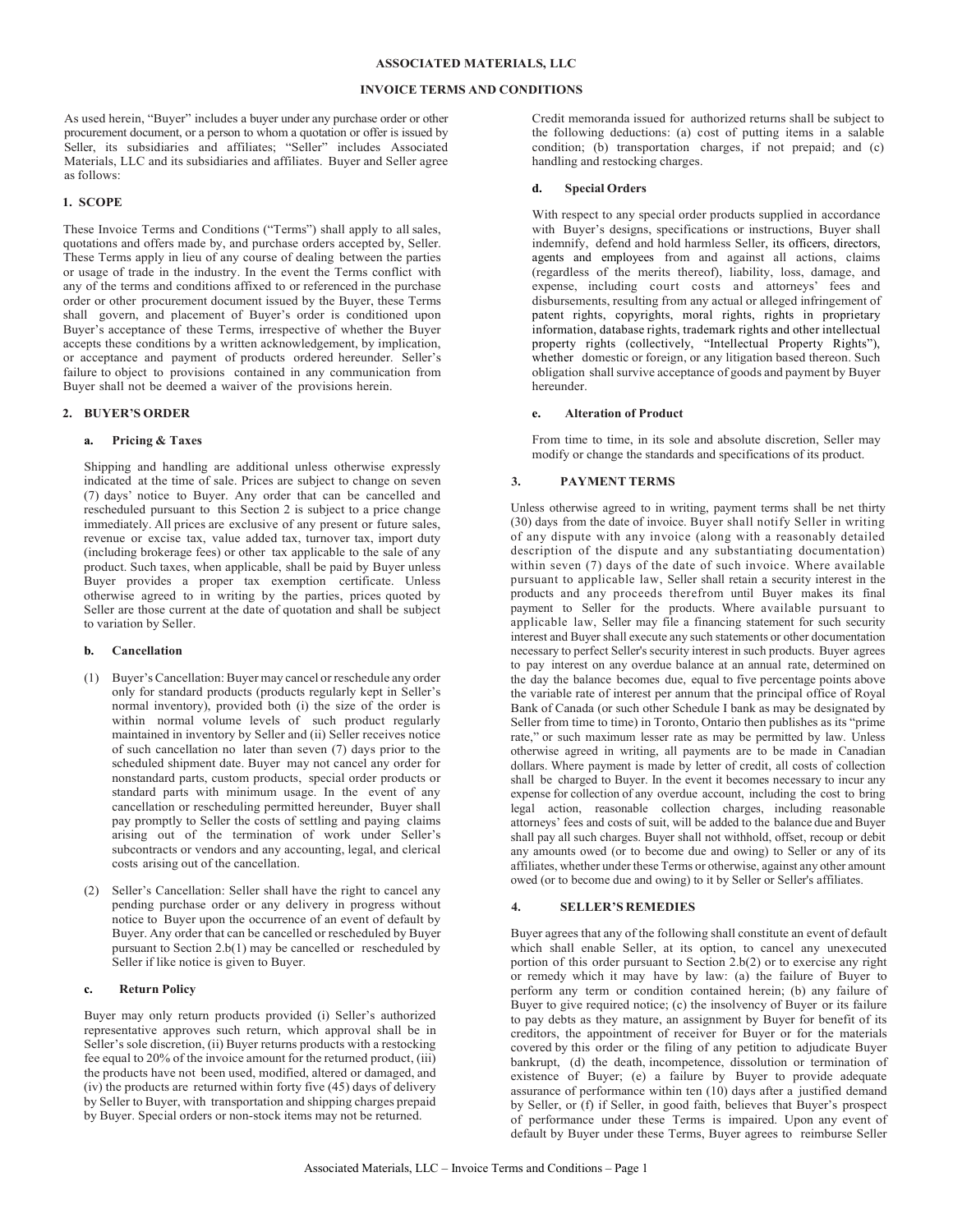for all attorneys' fees and costs incurred by Seller in connection therewith. All rights and remedies of Seller herein are in addition to, and shall not exclude, any rights or remedies that Seller may have by law.

## **5. DELIVERY; SHIPPING; RISK OF LOSS**

Shipping dates are estimates only. Seller will make a good faith effort to complete delivery of the products as indicated by Seller in writing, but Seller assumes no responsibility or liability and will accept no charge for loss or damage due to delay or inability to deliver, whether or not such loss or damage was made known to Seller.

All products are sold FOB shipping point with transportation at the expense of Buyer. Title and risk of loss to products pass from Seller to Buyer on shipment from Seller's facility. Loss or damage that occurs during shipment is Buyer's responsibility regardless of whether the carrier was selected by Seller or Buyer and regardless of whether the cost of shipment is borne by Seller or Buyer. If Buyer should fail to pick up any scheduled products from Seller's facility within twenty-four (24) hours from the scheduled pick up time, Buyer shall be liable to Seller for reasonable storage fees for such products.

Buyer shall notify Seller within ten (10) days of receipt of the products if Buyer believes any portion of Buyer's order is missing, incorrect or damaged. Failure to notify Seller in writing of any such missing, incorrect or damaged products within such period shall be deemed an unqualified waiver of any right to return products on a basisthat Buyer's order has missing, incorrect or damaged products.

## **6. WARRANTY**

Products shall be warranted pursuant to the manufacturer's published warranties for such products. Notwithstanding the foregoing, no warranties shall apply to any products which have (i) been subject to misuse, neglect, accident or modification, (ii) been altered such that they are not capable of being tested under normal test conditions, or (iii) not been applied in strict accordance with manufacturer's published specifications. Seller shall make the final determination as to whether any product is defective. Seller's sole obligation for products found to be defective, and subject to the terms of the applicable warranty, shall be, at its option, to either (a) issue a credit in the amount of Buyer's original purchase price for the product, less any installation costs or costs previously incurred by Seller for replacement of the product under the warranty, or (b) replace the defective product, or portion of any product which portion is determined to be defective, as the case may be. In order to make a valid claim under the warranty, (w) the product claimed to be defective must be returned to Seller, (x) a written claim, including a reasonable, detailed description of the defect, must accompany the product being returned, (y) the written claim and returned products must be received by Seller no later than fourteen (14) days after the expiration of the applicable warranty period, and (z) Seller must determine, in its sole discretion, that the product was defective under the terms of the warranty and that such defect is not the result of misuse, neglect, accident, modification, alteration or misapplication which would cause the warranty to not apply. **THE FOREGOING WARRANTIES AND REMEDIES ARE EXCLUSIVE AND MADE EXPRESSLY IN LIEU OF AND SELLER EXPRESSLY DISCLAIMS ALL OTHER WARRANTIES, EXPRESSED, IMPLIED OR OTHERWISE, INCLUDING WARRANTIES OF MERCHANTABILITY AND FITNESS FOR A PARTICULAR PURPOSE.**

### **7. INTELLECTUALPROPERTY**

Seller retains all Intellectual Property Rights in all the products it sells. The sale of any products hereunder does not convey any explicit or implicit license to the Buyer. Seller retains all Intellectual Property Rights in all documents, catalogs and plans supplied to Buyer pursuant to or ancillary to any purchase or contract. Unless otherwise agreed in writing, Buyer shall obtain no Intellectual Property Rights in any Seller product.

## **8. LIMITATION ON LIABILITY & REMEDIES OF BUYER**

UNDER NO CIRCUMSTANCES AND NOTWITHSTANDING THE FAILURE OF ESSENTIAL PURPOSE OF ANY REMEDY SET FORTH HEREIN, WILL SELLER, ITS SUBSIDIARIES, AFFILIATES OR THEIR RESPECTIVE SUPPLIERS, SUBCONTRACTORS OR AGENTS BE LIABLE FOR: (A) ANY INCIDENTAL, INDIRECT, SPECIAL, PUNITIVE OR CONSEQUENTIAL DAMAGES INCLUDING BUT NOT LIMITED TO, LOSS OF PROFITS, BUSINESS, REVENUES OR SAVINGS, EVEN IF BUYER ADVISES OF THE POSSIBILITIES OF SUCH DAMAGES OR IF SUCH DAMAGES ARE OTHERWISE FORESEEABLE, IN EACH CASE, WHETHER A CLAIM FOR ANY SUCH LIABILITY IS PREMISED UPON BREACH OF CONTRACT, WARRANTY, NEGLIGENCE, STRICT LIABILITY OR OTHER THEORY OF LIABILITY; (B) ANY CLAIMS, DEMANDS OR ACTIONS AGAINST SELLER BY ANY THIRD PARTY; OR (C) ANY UNAVAILABILITY OF THE PRODUCT. SELLER'S AGGREGATE LIABILITY ARISING OUR OF OR RELATED TO THESE TERMS OR THE PRODUCTS PROVIDED HEREUNDER, WHETHER ARISING OUT OF OR RELATED TO BREACH OF CONTRACT, TORT (INCLUDING NEGLIGENCE) OR OTHERWISE, SHALL NOT EXCEED THE LESSER OF: (A) THE DOLLAR AMOUNT PAID BY BUYER FOR THE PRODUCT(S) GIVING RISE TO THE CLAIM; OR (B) \$50,000.00.

### **9. COMPLIANCE WITH LAWS**

Buyer shall comply fully with all applicable international, federal, provincial, municipal and local laws, regulations, rules, orders and ordinances in the performance of its obligations under these Terms including, but not limited to, all applicable employment, tax, export control, international economic sanctions and environmental laws and regulations. Buyer further represents that neither it nor any of its subcontractors will utilize child, slave, prisoner or any other form of forced or involuntary labour, or engage in abusive employment or corrupt business practices, in connection with the products supplied under these Terms, including but not limited to the U.S. Foreign Corrupt Practices Act ("FCPA"), the Corruption of Foreign Public Officials Act ("CFPOA"), the Freezing Assets of Corrupt Foreign Officials Act ("FACFOA"). Buyer is in compliance with all laws that prohibit payments to improperly influence domestic and foreign government officials and employees in violation any anti-corruption laws or international anticorruption standards. Specifically, Buyer has not and will not (i) directly or indirectly give, pay, promise or offer to pay, or authorize the giving or payment of money, benefit or any other thing of value to or for the benefit of any government official, employee or candidate (or any family member of such individuals; or to any person or entity while knowing or having reason to believe that some portion or all of the payment or thing of value will be given, paid, promised or offered to, or will be passed on by an intermediary to such individuals), or political party, regardless of form or amount, to obtain favorable treatment in obtaining, facilitating, or retaining business or to pay for favorable treatment already secured, or as consideration for cooperation, assistance, exercise of influence, or to secure a vote regarding a measure; or (ii) accept or receive any unlawful contributions, payments, gifts or expenditures.

### **10. INSURANCE**

Buyer shall be solely responsible for maintaining adequate general liability, including product liability, and other insurance, as is required by law or as is the common practice in Buyer's trade or business, whichever affords greater coverage, and in amounts sufficient to cover all claims under this Agreement. Upon request, Buyer shall provide Seller with certificates of insurance or evidence of coverage before Seller commences performance under any Purchase Order.

### **11. INDEMNIFICATION**

Buyer shall indemnify, hold harmless, and defend Seller, its officers, directors, customers, agents and employees, from and against all actions or claims (regardless of the merits thereof), liabilities, damages, losses and expenses, including attorneys' fees and cost of suit arising out of or in any way connected with (i) the sale, application or use of any product provided by Seller to Buyer pursuant to these Terms, including any claim with regard to damages, personal injuries, or contract liability, (ii) any misrepresentation by any of Buyer, its affiliates and their respective directors, officers, employees, agents or representatives (collectively, the "Customer Parties") in regard to any product provided by Seller, including off-label uses, mishandling, misuse, adulteration, alteration, modification, or improper storage by any Customer Party, (iii) any negligent, reckless or willful conduct by any Customer Party, (iv) any statement, representations, warranties, or advertisements concerning the products made by any Customer Party which exceed in scope or are different in meaning from Seller's limited warranty or the statements made in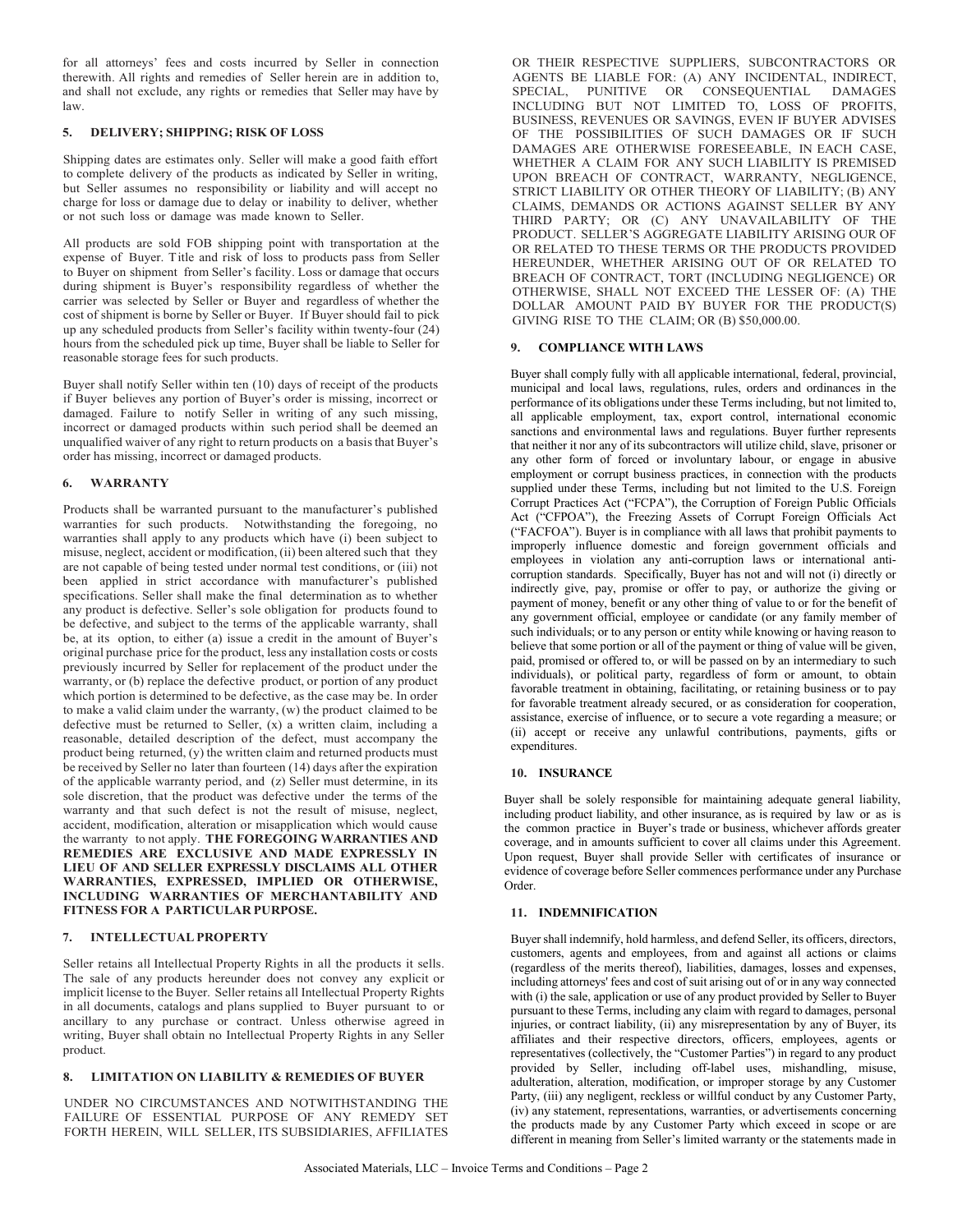literature provided by Seller, (v) any modification to any product by any Customer Party for the purpose of satisfying any Customer Party's needs, including without limitation, relating to any alleged infringement or actual infringement of Intellectual Property Rights of another party and (vi) any breach of these Terms by any Customer Party. This right to indemnity shall extend beyond the expiration or termination of these Terms until the expiration of any applicable statute of limitations in any jurisdiction in which the products are sold, applied and/or utilized.

# **12. CONFIDENTIALITY**

This Section 12 shall apply unless there is a confidentiality agreement, between Buyer and Seller in effect, in which case the terms and conditions of such confidentiality agreement shall supersede the terms and conditions set forth in this Section. Upon the expiration or earlier termination of such confidentiality agreement, this Section 12 will apply for the remainder of the term of this Agreement.

Any Seller Confidential Information (as defined below) acquired by Buyer in connection with its performance under these Terms shall be kept confidential by Buyer during and following termination or expiration of these Terms. "Seller Confidential Information" includes, but is not limited to, all information, whether written or oral, in any form, including without limitation, information relating to the research, development, products, methods or manufacture, trade secrets, business plans, customers, vendors, finances, personnel data and other material or information considered proprietary by Seller relating to the current or anticipated business or affairs of Seller which is disclosed directly or indirectly to Buyer. In addition, Seller Confidential Information means any third party's proprietary or confidential information disclosed to Buyer in the course of providing products to Buyer. Seller Confidential Information does not include any information (i) which Buyer lawfully knew without restriction on disclosure before Seller disclosed it to Buyer, (ii) which is now or becomes publicly known through no wrongful act or failure to act of Buyer, (iii) which Buyer developed independently without use of the Seller Confidential Information, as evidenced by appropriate documentation, or (iv) which is hereafter lawfully furnished to Buyer by a third party as a matter of right and without restriction on disclosure. In addition, Buyer may disclose Seller Confidential Information which is required to be disclosed pursuant to a requirement of a government agency or law so long as Buyer provides prompt notice to Seller of such requirement prior to disclosure.

Buyer agrees not to copy, alter, or directly or indirectly disclose any Seller Confidential Information except to Buyer's employees, agents and representatives who (a) have a need to know, (b) are informed by Buyer of the confidential nature of the Seller Confidential Information, and (c) are subject to confidentiality provisions no less restrictive than those set forth herein. Buyer shall use no less than the degree of care and means that it uses to protect its own information of like kind, but in any event not less than reasonable care to prevent the disclosure or unauthorized use of Seller Confidential Information.

Buyer further agrees not to use the Seller Confidential Information except in the course of performing hereunder and will not use such Seller Confidential Information for its own benefit or for the benefit of any third party. The mingling of Seller Confidential Information with information of Buyer shall not affect the confidential nature or ownership of the same. All Seller Confidential Information is and shall remain the property of Seller. Upon Seller's written request, Buyer will promptly (a) deliver to Seller all such Seller Confidential Information, or (b) destroy all such Seller Confidential Information and certify in writing to Seller that it has complied with the requirements of this clause.

### **13. MISCELLANEOUS**

### **a. Force Majeure**

Seller shall not be liable for any damage or penalty for delay in delivery or for failure to give notice of delay when such delay is due to the elements, acts of God, acts of the Buyer, act of civil or military authority, war, riots, labour difficulties, accidents, shortages of materials, delays of carriers, contractors or suppliers or any other causes beyond the reasonable control of Seller. The anticipated delivery date shall be deemed extended for a period of time equal to the time lost due to any delay excusable under this provision. Furthermore, if Seller is unable to supply Buyer's total demand for its products because of an event under this provision,

Seller may allocate its available supply of raw materials and/or products among its customers, including Buyer, in its sole and absolute discretion.

### **b. Assignment**

Buyer may not assign, delegate or otherwise transfer all or any part of its rights or obligations under the Terms, without prior written consent of Seller. Any such attempted assignment, delegation, or transfer will be null and void. Seller shall be entitled at all times to assign its rights under these Terms (in whole or in part) or to subcontract any part of the work to be provided hereunder as it deems necessary or desirable.

### **c. Governing Law; Venue; Remedies**

THESE TERMS AND ANY SALE OF PRODUCTS HEREUNDER WILL BE GOVERNED BY THE LAWS OF THE PROVINCE OF ONTARIO AND THE LAWS OF CANADA APPLICABLE THEREIN, EXCLUDING ANY CHOICE OF LAW RULES THAT MIGHT DIRECT THE APPLICATION OF THE LAWS OF ANOTHER JURISDICTION. ANY LITIGATION WILL BE BROUGHT EXCLUSIVELY IN THE FEDERAL AND PROVINCIAL COURTS LOCATED IN THE PROVINCE OF ONTARIO, AND BUYER SUBMITS TO THE JURISDICTION THEREOF AND WAIVES THE RIGHT TO CHALLENGE VENUE. BUYER FURTHER CONSENTS TO THE EXERCISE OF PERSONAL JURISDICTION BY ANY SUCH COURT WITH RESPECT TO ANY SUCH PROCEEDING. The applicability of the UN Convention on Contracts for the International Sale of Goods is hereby expressly waived by the parties and it shall not apply to these Terms or any sale of product by Seller. Except in the case of nonpayment, neither party may institute any action in any form arising out of these Terms after the earlier of (i) the expiration of one  $(1)$  year following the date of sale of the product, or (ii) the expiration of the statute of limitations applicable to such action. Seller's rights and remedies under these Terms are cumulative, are in addition to, and do not limit or prejudice any other right or remedy available at law or in equity.

## **d. Survival**

Any provisions in these Terms which by their terms survive or by their nature extend beyond the termination or expiration of any sale of products will remain in effect until fulfilled and will apply to both parties' respective successors and permitted assigns.

### **e. Notices**

All notices and other communications hereunder shall be in writing and addressed to Buyer or to an authorized Seller representative, and shall be considered given when (a) delivered personally, (b) sent by confirmed facsimile, (c) sent by commercial overnight courier, or (d) three (3) days after having been sent, postage prepaid, by first class or registered mail. All notices to Seller shall include a copy to Alok K. Gupta, Esq., General Counsel, Associated Materials, LLC, 3773 State Road, Cuyahoga Falls, OH 44223, agupta@associatedmaterials.com.

# **f. Entire Agreement; Severability**

These Terms, along with any confidentiality agreement between Buyer and Seller, credit application, terms and conditions, and/or guarantee entered into by Seller and Buyer, represent the entire agreement between Seller and Buyer regarding Buyer's purchase of products, and supersedes and replaces any previous communications, representations, or agreements, or Buyer's additional or inconsistent terms, whether oral or written. In the event any provision of these Terms is held invalid or unenforceable the remainder of the Terms will remain enforceable and unaffected thereby.

**g. Waiver**